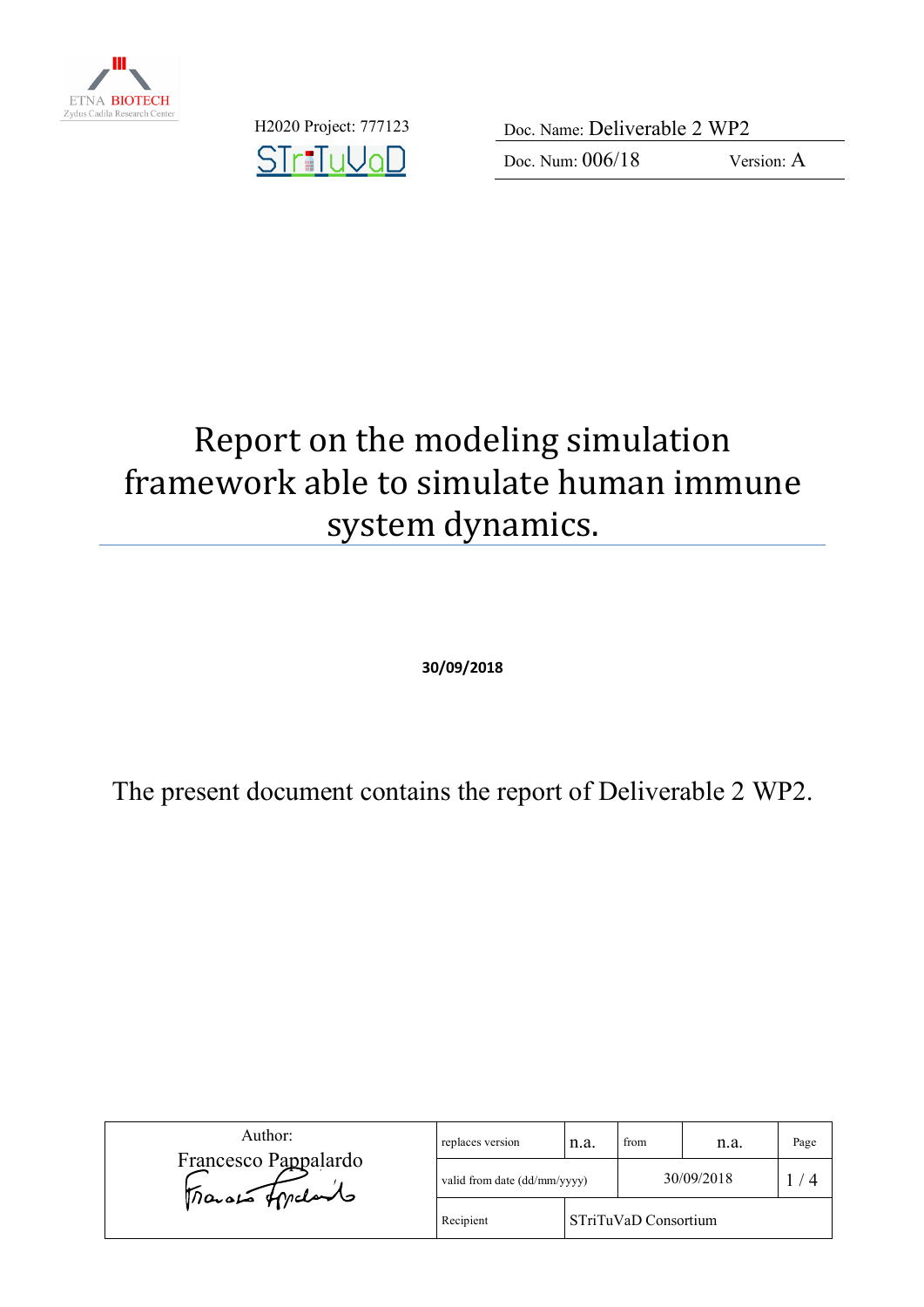

STriTuVoD

H2020:777123 Doc. Name: Deliverable 2 WP2

Doc. Num:  $006/18$  Version: A

## **Topic**

Partner: UniCT

Deliverable: Summaries, Reports and Information relating to the modeling simulation framework able to simulate human immune system dynamics.

## **Discussion**

Partner: UNICT.

The goal of this deliverable is to show how pre-existing modeling framework (UISS – Universal Immune System Simulator) was assessed to reproduce the immune system dynamics at a human large scale. Pre-existing UISS is a computational framework that makes use of a multi-scale, multi-organ, agent based simulator of the immune system with CrOSSBAR, an attached module able to simulate the dynamics of a biological pathway at the molecular level.

UISS takes into account both cellular and molecular entities. Cellular entities can take up a state from a certain set of suitable states and their dynamics is realized by means of state changes. A state change takes place when a cell interacts with another cell or with a molecule or both of them. We considered the relevant lymphocytes, i.e. B lymphocytes, helper, cytotoxic and regulatory T lymphocytes and natural killer cells. Monocytes are represented as well and we take care of macrophages and dendritic cells. For what concerns molecules, the model distinguishes between simple small molecules like interleukins or signaling molecules in general and more complex molecules like immunoglobulins and antigens, for which we need to represent the specificity.

At the same level of entities, UISS implements immune system activities. They include both interactions and functions. Functions refer to the main immune system tasks. In particular, UISS takes care of the diversity of specific elements, major histocompatibility classes restriction, clonal selection by antigen affinity, thymus education of T cells, antigen processing and presentation (both the cytosolic and endocytic pathways are implemented), cell–cell cooperation, homeostasis of cells created by the bone marrow, hypermutation of antibodies, cellular and humoral response and immune memory.

UISS represents receptors and ligands as bit strings and use a string matching rule to model affinity. This clever idea was introduced by Farmer and Packard as a way to perform calculations for determining molecular complementarity and predicting the optimal size of an epitope. From immunology, we know that binding is a threshold effect consisting of two components: the affinity of a single receptor and ligand, and the total binding, or avidity of multiple binding pairs. Binding is modeled by a string matching rule by counting the number of positions in the string at which the symbols are complementary (known as Hamming distance). Repertoires are represented in the model as sets of strings. By adopting bit strings, many binding events can be simulated quickly, making it

| Author:<br>$\sqrt{2}$ | Valid from (dd/mm/yyyy) | Pag |
|-----------------------|-------------------------|-----|
| Francesco Pappalardo  | 30/09/2018              |     |
|                       |                         |     |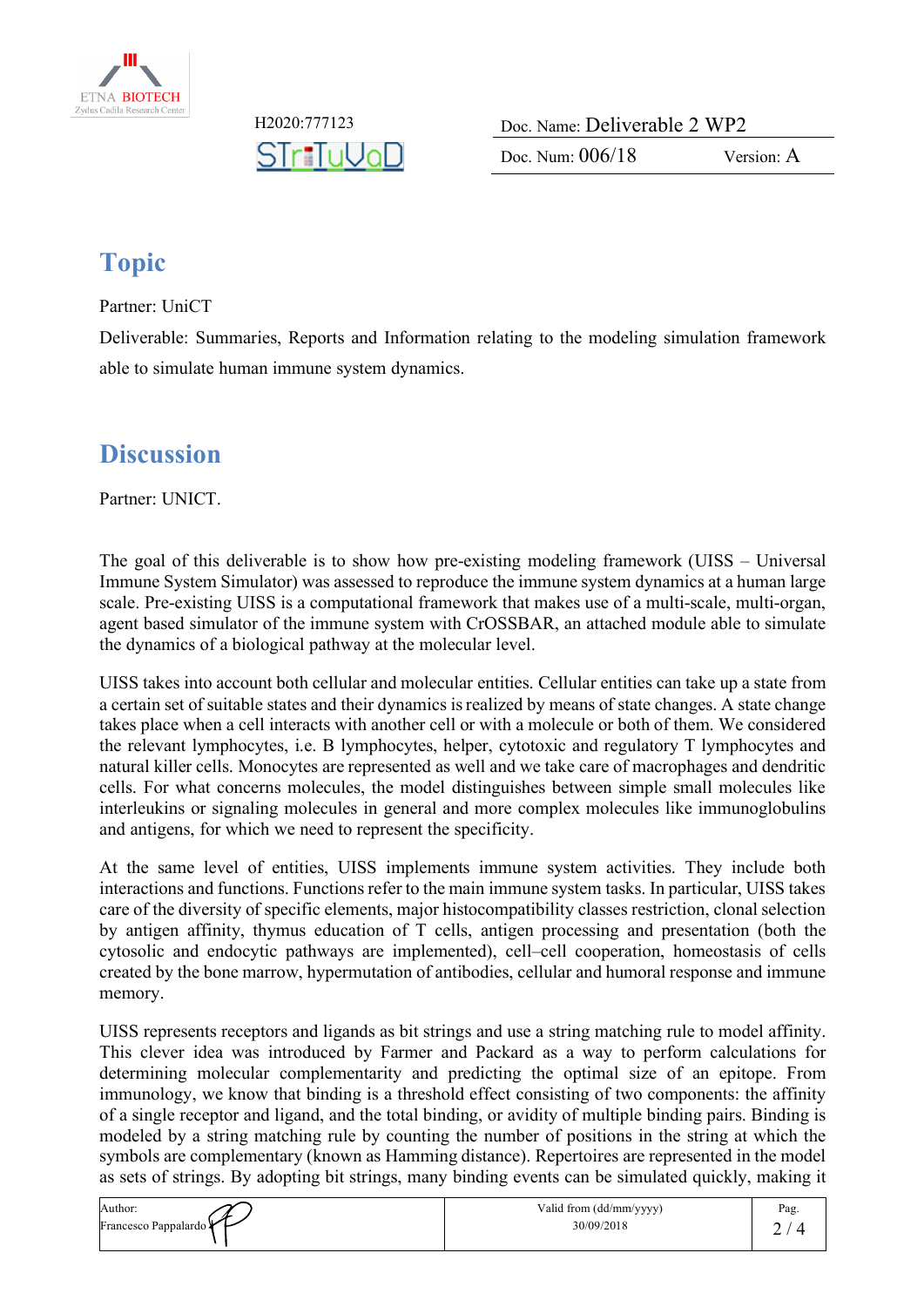

| H2020:777123 | Doc. Name: Deliverable 2 WP2 |            |  |
|--------------|------------------------------|------------|--|
| STr∎TuVoD    | Doc. Num: $006/18$           | Version: A |  |

feasible to study large-scale properties of the immune system. Character strings produced accurate models when benchmarked to experiment, suggesting that the abstraction captures important features of receptor/ligand binding.

In particular, specificity is implemented in UISS by a bit-string polyclonal lattice method. Bit-string refers to the way the molecules and the specificity among molecules is represented, polyclonal indicates that more clones of different specificity of lymphocytes are represented and lattice means that we use a discrete lattice to represent the space, that is, the space is discrete. The set of lymphocytes receptors is represented by bit-strings of length *h* which then forms the so called shape space. A clonal set of cells is characterized by the same clonotypic receptor, i.e. by the same bit-string of length l. The potential repertoire of receptors scales as  $2<sup>1</sup>$ . The receptor–coreceptor binding among the entities are described in terms of matching between binary strings with fixed directional reading frame. Bit-strings represent the generic binding site between cells (through their receptors) and target molecules (through peptides and epitopes). An interaction between two entities is a complex action which eventually ends with a state change of one or both entities. Specific interactions need a recognition phase between the two entities; recognition is based on Hamming distance and affinity function and is eventually enhanced by adjuvants. When two entities, which may interact, lie in the same lattice site then they interact with a probabilistic law. All entities which may interact and are in the same site have a positive interaction. Physical proximity is modeled through the concept of latticesite. All interactions among cells and molecules take place within a lattice-site in a single time step, so that there is no correlation between entities residing on different sites at a fixed time. The simulation space is represented as a L *x* L *x* L cubic lattice, with periodic boundary conditions to the left and right side, while the top and bottom are represented by rigid walls. All entities are allowed to move with uniform probability between neighboring lattices in the grid with equal diffusion coefficient (Brownian motion).

**During months 1-8 UISS was extended to consider immune system dynamics at human natural scale. This was achieved extending UISS platform in three critical points:** *i)* **the peripheral blood compartment was designed in order to deal with about 5 liters i.e., 5 cubic decimeters of blood and included immune system entities circulating through it;** *ii)* **immune system repertoire implementation was extended in order to take into account an immune system potential diversity at human natural scale i.e. about 1020 order magnitude of T and B cells clonotypes;**  *iii)* **compartments addition to simulate critical organs targeted by tuberculosis i.e., lungs and near lymph nodes.** 

The human T-cell receptor (TCR) repertoire i.e., the range of different TCRs expressed ranges between  $10^{15}$  to  $10^{20}$  clonotypes by recombination, random insertion, deletion and substitution; the size of the antibody repertoire has been calculated as  $10^{15}$ . UISS immunological repertoire uses binary strings of 12 bits, reaching a diversity of  $2^{12}$ . In order to simulate the immune system at a human scale it is needed that UISS deals with a repertoire of  $10^{20}$  i.e., having bit-strings of about 60 bits in length. To compute the binding probabilities of all interactions among cells and molecules, UISS use Hamming distance computation i.e., the difference in terms of bits between two different bit strings. The computational effort required to compute the Hamming distance linearly depends on the size of the string. However even a linear effort may be computational heavy if many computations are required. The best known method to compute Hamming distance between two bit strings relies on a pre-computed look-up table kept in computer cache memory; it is computationally fast if the cache misses are rare. With this method, the computation of Hamming distance of binary strings of length l requires a look-up table of  $O(2^{2l})$  entries. To manage bit strings of length 60 we developed a new

| Author:<br>$\mathcal{L}$ | Valid from (dd/mm/yyyy) | Pag. |
|--------------------------|-------------------------|------|
| Francesco Pappalardo     | 30/09/2018              |      |